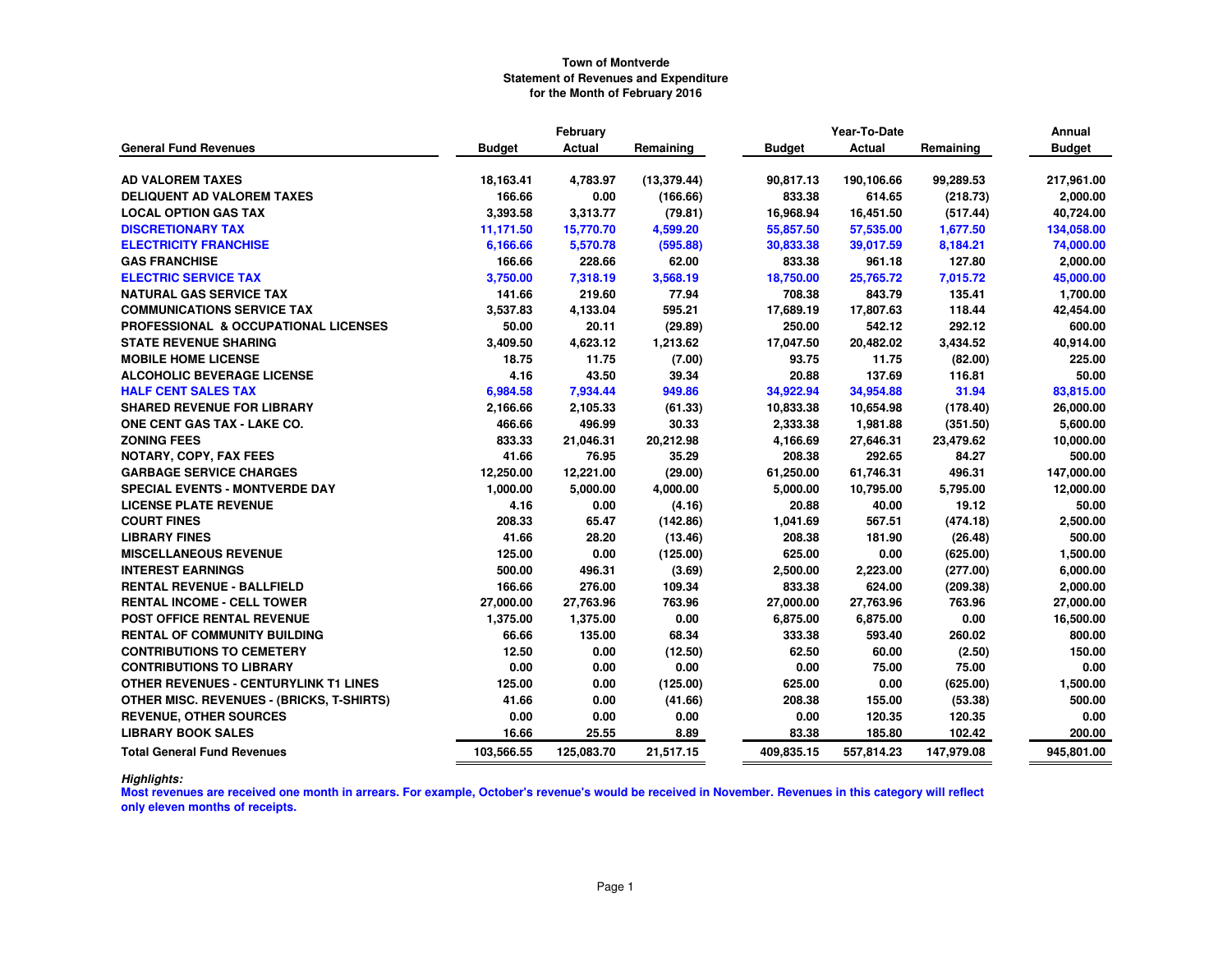|                                                 |               | February  |           |               | Year-To-Date |              | Annual        |
|-------------------------------------------------|---------------|-----------|-----------|---------------|--------------|--------------|---------------|
| <b>General Fund Expenditure by Department</b>   | <b>Budget</b> | Actual    | Remaining | <b>Budget</b> | Actual       | Remaining    | <b>Budget</b> |
| Elections Section (510)                         | 191.66        | 0.00      | 191.66    | 958.38        | 0.00         | 958.38       | 2,300.00      |
| <b>Council Section (511)</b>                    | 2,144.99      | 2,050.00  | 94.99     | 10,725.07     | 9,619.00     | 1,106.07     | 25,740.00     |
| <b>Mayor's Department (512)</b>                 | 1,485.41      | 1,200.00  | 285.41    | 7,427.13      | 11,121.86    | (3,694.73)   | 17,825.00     |
| <b>Financial and Administrative (513)</b>       | 16,010.89     | 10,484.32 | 5,526.57  | 85,462.77     | 75,527.47    | 9,935.30     | 197,539.00    |
| Legal Section (514)                             | 3,541.66      | 2,560.03  | 981.63    | 17,708.38     | 8,152.68     | 9,555.70     | 42,500.00     |
| <b>COP Program Section (520)</b>                | 243.73        | 0.00      | 243.73    | 1,218.89      | 42.19        | 1,176.70     | 2,925.00      |
| <b>Law Enforcement Section (521)</b>            | 1,135.82      | 889.11    | 246.71    | 46,246.26     | 51,099.60    | (4,853.34)   | 94,764.00     |
| <b>Garbage Section (534)</b>                    | 10,017.41     | 10,386.00 | (368.59)  | 50,087.13     | 50,574.24    | (487.11)     | 120,209.00    |
| <b>Public Works Special Projects (539)</b>      | 1,162.49      | 427.78    | 734.71    | 5,812.57      | 3,584.19     | 2,228.38     | 13,950.00     |
| <b>Roads Department (541)</b>                   | 13,633.96     | 5,611.33  | 8,022.63  | 75, 123.28    | 42,077.51    | 33,045.77    | 170,561.00    |
| <b>Special Events Section (559)</b>             | 1,500.00      | 325.00    | 1,175.00  | 7,500.00      | 22,693.42    | (15, 193.42) | 18,000.00     |
| <b>Cemetery Section (569)</b>                   | 83.33         | 0.00      | 83.33     | 416.69        | 0.00         | 416.69       | 1,000.00      |
| <b>Library Section (571)</b>                    | 7,594.20      | 7,257.40  | 336.80    | 42,606.60     | 41,774.03    | 832.57       | 95,766.00     |
| Parks Department (572)                          | 3,631.58      | 1,301.85  | 2,329.73  | 21,248.94     | 9,865.37     | 11,383.57    | 46,670.00     |
| Transfer to Fire Fund (599)                     | 4,984.67      | 4,984.67  | 0.00      | 24,923.31     | 24,923.31    | 0.00         | 59,816.00     |
| TOTAL GENERAL FUND EXPENDITURE                  | 67,361.80     | 47,477.49 | 19,884.31 | 397,465.40    | 351,054.87   | 46,410.53    | 909,565.00    |
| <b>Current Increase (Decrease) to Reserves:</b> |               | 77,606.21 |           |               | 206,759.36   |              |               |

#### **GENERAL FUND RESERVES**

|                                                | February<br>Year-To-Date |        |           |               |        | Annual      |               |
|------------------------------------------------|--------------------------|--------|-----------|---------------|--------|-------------|---------------|
| Reserves (599)                                 | <b>Budget</b>            | Actual | Remaining | <b>Budget</b> | Actual | Remaining   | <b>Budget</b> |
| <b>RESERVE FOR COP</b>                         |                          |        |           | 1.000.00      | 0.00   | 1.000.00    | 1.000.00      |
| <b>RESERVE FOR TOWN HALL</b>                   |                          |        |           | 195,000.00    | 0.00   | 195,000.00  | 195,000.00    |
| <b>RESERVE FOR FIRE DEPARTMENT</b>             |                          |        |           | 290,000,00    | 0.00   | 290,000,00  | 290.000.00    |
| <b>RESERVE FOR CEMETERY</b>                    |                          |        |           | 8.654.00      | 0.00   | 8.654.00    | 8.654.00      |
| <b>RESERVE FOR HISTORICAL ASSOCIATION</b>      |                          |        |           | 2.525.00      | 0.00   | 2.525.00    | 2,525.00      |
| <b>RESERVE FOR LIBRARY</b>                     |                          |        |           | 150,000,00    | 0.00   | 150,000,00  | 150,000,00    |
| <b>RESERVE FOR PARKS</b>                       |                          |        |           | 150,000,00    | 0.00   | 150,000,00  | 150,000.00    |
| <b>RESERVE FOR ROADS</b>                       |                          |        |           | 240,000,00    | 0.00   | 240,000.00  | 240.000.00    |
| <b>RESERVE FOR OPERATIONS</b>                  |                          |        |           | 13.227.00     | 0.00   | 13.227.00   | 13.227.00     |
| <b>RESERVES STETCHER PROPERTY - WATER FUND</b> |                          |        |           | 235,000.00    | 0.00   | 235,000.00  | 235,000.00    |
| <b>Total Reserves</b>                          |                          |        |           | 1.285.406.00  | 0.00   | .285.406.00 | 1,285,406.00  |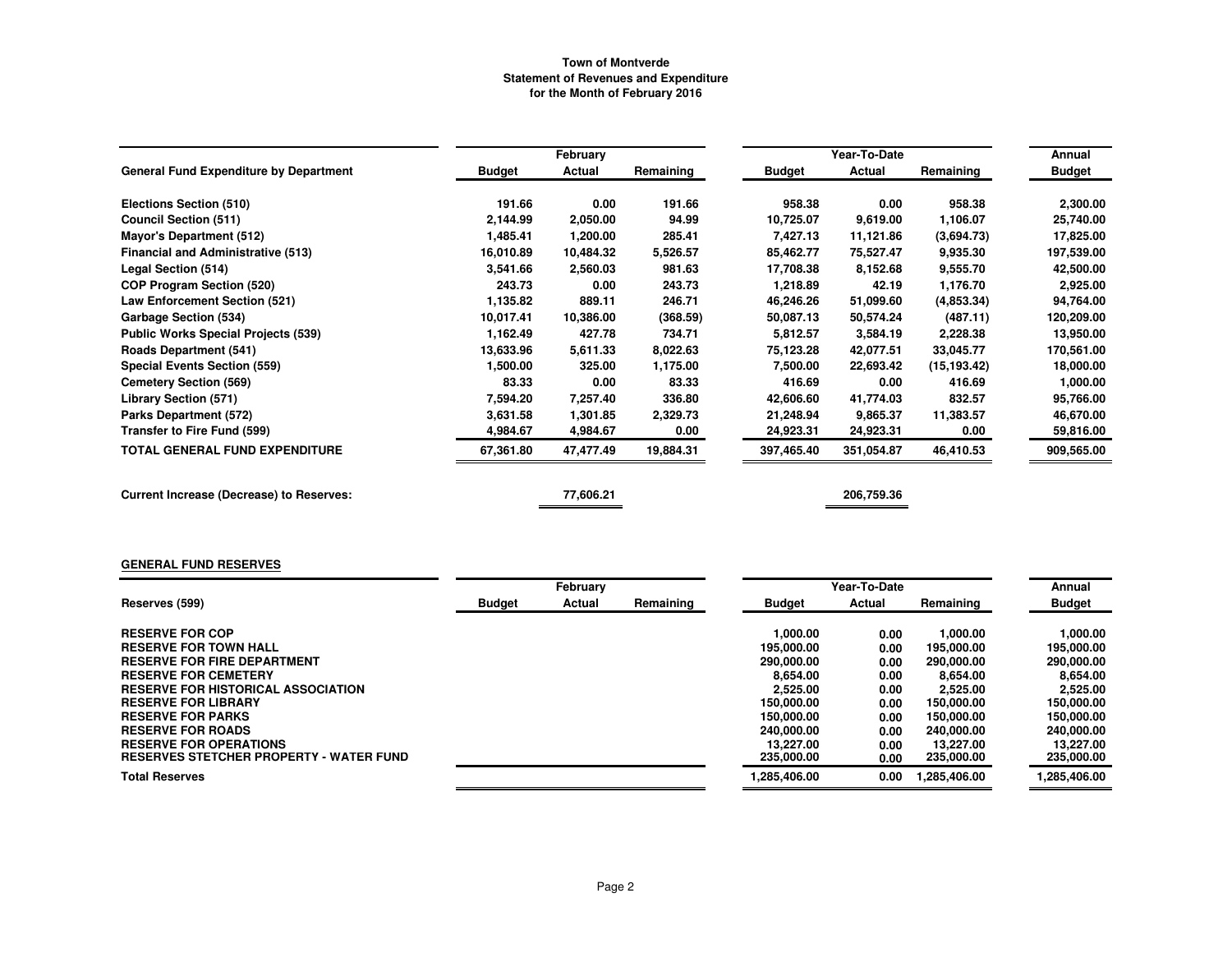## **BANK BALANCES**

|                                                 |              | February     |                |              | Year-To-Date |             |  |  |  |
|-------------------------------------------------|--------------|--------------|----------------|--------------|--------------|-------------|--|--|--|
| <b>BANK BALANCES - Per Balance Sheet</b>        | Opening      | Debit/Credit | <b>Closing</b> | Opening      | Debit/Credit | Closing     |  |  |  |
| <b>Operating Account</b>                        | (13.546.75)  | 21.473.38    | 7.926.63       | 83.875.26    | (75.948.63)  | 7.926.63    |  |  |  |
| <b>Money Market account</b>                     | 1,212,270.03 | 63.877.17    | 1.276.147.20   | 1.033.473.69 | 242.673.51   | 276,147.20, |  |  |  |
| <b>Deposit Account - Water Account Deposits</b> | 60.088.41    | 1.415.00     | 61.503.41      | 59.528.41    | 1.975.00     | 61,503.41   |  |  |  |
| <b>Library Account</b>                          | 2,055.50     | (10.00)      | 2,045.50       | 2.215.50     | (170.00)     | 2,045.50    |  |  |  |

# **EXPENDITURE BREAKDOWN BY DEPARTMENT**

|                                                     |               | February |           |               | Year-To-Date |            | Annual        |
|-----------------------------------------------------|---------------|----------|-----------|---------------|--------------|------------|---------------|
| Elections Section (510)                             | <b>Budget</b> | Actual   | Remaining | <b>Budget</b> | Actual       | Remaining  | <b>Budget</b> |
| <b>OPERATING EXPENDITURE</b>                        | 191.66        | 0.00     | 191.66    | 958.38        | 0.00         | 958.38     | 2,300.00      |
| <b>Total Elections Section Expenditure</b>          | 191.66        | 0.00     | 191.66    | 958.38        | 0.00         | 958.38     | 2,300.00      |
|                                                     |               | February |           |               | Year-To-Date |            | Annual        |
| <b>Council Section (511)</b>                        | <b>Budget</b> | Actual   | Remaining | <b>Budget</b> | Actual       | Remaining  | <b>Budget</b> |
| <b>CONTRACTURAL SERVICES (Council Stipends)</b>     | 2,050.00      | 2,050.00 | 0.00      | 10,250.00     | 9,450.00     | 800.00     | 24,600.00     |
| <b>TRAVEL</b>                                       | 8.33          | 0.00     | 8.33      | 41.69         | 0.00         | 41.69      | 100.00        |
| PRINTING AND COPYING                                | 16.66         | 0.00     | 16.66     | 83.38         | 169.00       | (85.62)    | 200.00        |
| SUBSCRIPTIONS, MEMBERSHIP AND TRAINING              | 70.00         | 0.00     | 70.00     | 350.00        | 0.00         | 350.00     | 840.00        |
| <b>Total Council Department Expenditure</b>         | 2,144.99      | 2,050.00 | 94.99     | 10,725.07     | 9,619.00     | 1,106.07   | 25,740.00     |
|                                                     |               | February |           |               | Year-To-Date |            | Annual        |
| Mayor's Department (512)                            | <b>Budget</b> | Actual   | Remaining | <b>Budget</b> | Actual       | Remaining  | <b>Budget</b> |
| <b>CONTRACTURAL SERVICES (Mayor's Stipend)</b>      | 1,200.00      | 1,200.00 | 0.00      | 6,000.00      | 6,000.00     | 0.00       | 14,400.00     |
| <b>OTHER CURRENT CHARGES (Employee Recognition)</b> | 250.00        | 0.00     | 250.00    | 1,250.00      | 5,121.86     | (3,871.86) | 3,000.00      |
| SUBSCRIPTIONS, MEMBERSHIPS AND TRAINING             | 35.41         | 0.00     | 35.41     | 177.13        | 0.00         | 177.13     | 425.00        |
| <b>Total Mayor's Department Expenditure</b>         | 1,485.41      | 1,200.00 | 285.41    | 7,427.13      | 11,121.86    | (3,694.73) | 17,825.00     |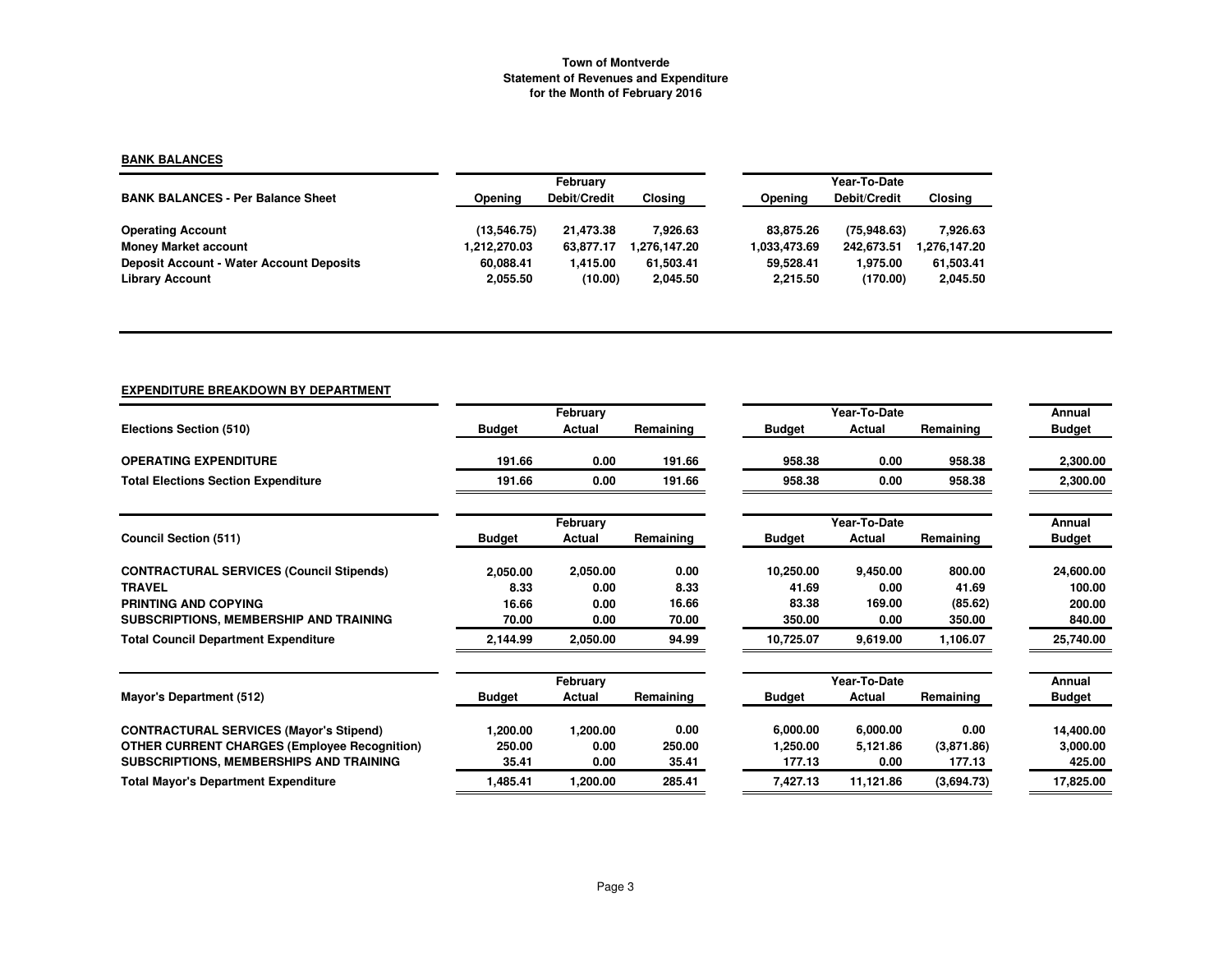|                                                            |               | February      |            |               | Year-To-Date  |             | Annual        |
|------------------------------------------------------------|---------------|---------------|------------|---------------|---------------|-------------|---------------|
| Financial and Administrative Department (513)              | <b>Budget</b> | <b>Actual</b> | Remaining  | <b>Budget</b> | <b>Actual</b> | Remaining   | <b>Budget</b> |
| <b>REGULAR SALARIES &amp; WAGES</b>                        | 3,288.16      | 2,252.00      | 1,036.16   | 16,439.88     | 14,136.71     | 2,303.17    | 39,457.00     |
| <b>HEALTH INSURANCE</b>                                    | 564.75        | 571.24        | (6.49)     | 2,823.75      | 2,695.93      | 127.82      | 6,777.00      |
| <b>RETIREMENT PLAN</b>                                     | 242.33        | 163.50        | 78.83      | 1,211.69      | 1,053.97      | 157.72      | 2,908.00      |
| <b>FICA MATCHING</b>                                       | 251.50        | 172.00        | 79.50      | 1,257.50      | 1,073.76      | 183.74      | 3,018.00      |
| <b>WORKERS COMPENSATION</b>                                | 12.50         | 113.00        | (100.50)   | 62.50         | 5,031.00      | (4,968.50)  | 150.00        |
| <b>PROFESSIONAL SERVICES:</b>                              |               |               |            |               |               |             |               |
| <b>Planning Consultant</b>                                 | 2,166.67      | 1,551.25      | 615.42     | 10,833.35     | 6,125.90      | 4,707.45    | 26,000.00     |
| <b>Engineering (non-project)</b>                           | 5,000.00      | 0.00          | 5,000.00   | 25,000.00     | 12,218.51     | 12,781.49   | 60,000.00     |
| <b>Background Check and Bank Fees</b>                      | 6.25          | 5.63          | 0.62       | 31.25         | 28.19         | 3.06        | 75.00         |
| <b>Municode Services</b>                                   | 83.33         | 0.00          | 83.33      | 416.65        | 3,658.83      | (3, 242.18) | 1,000.00      |
| <b>ACCOUNTING &amp; AUDITING</b>                           | 750.00        | 0.00          | 750.00     | 3,750.00      | 0.00          | 3,750.00    | 9,000.00      |
| <b>CONTRACTUAL SERVICES:</b>                               |               |               |            |               |               |             |               |
| <b>Recording Council Meetings</b>                          | 300.00        | 0.00          | 300.00     | 1,500.00      | 300.00        | 1,200.00    | 3,600.00      |
| <b>Janitorial Services</b>                                 | 125.00        | 120.00        | 5.00       | 625.00        | 520.00        | 105.00      | 1,500.00      |
| <b>Internet Domain</b>                                     | 18.33         | 0.00          | 18.33      | 91.69         | 110.42        | (18.73)     | 220.00        |
| <b>TRAVEL</b>                                              | 16.66         | 44.28         | (27.62)    | 83.38         | 269.68        | (186.30)    | 200.00        |
| <b>TELEPHONE &amp; CABLE INTERNET SERVICE</b>              | 441.66        | 452.58        | (10.92)    | 2,208.38      | 2,582.09      | (373.71)    | 5,300.00      |
| <b>POSTAGE &amp; FREIGHT</b>                               | 239.16        | 0.00          | 239.16     | 1,195.88      | 1,683.17      | (487.29)    | 2,870.00      |
| <b>UTILITIES</b>                                           | 441.66        | 403.83        | 37.83      | 2,208.38      | 1,864.14      | 344.24      | 5,300.00      |
| <b>RENTALS &amp; LEASES</b>                                | 179.16        | 158.78        | 20.38      | 895.88        | 793.90        | 101.98      | 2,150.00      |
| <b>INSURANCE</b>                                           | 30.46         | 0.00          | 30.46      | 5,560.78      | 5,408.48      | 152.30      | 5,774.00      |
| <b>REPAIR &amp; MAINTENANCE:</b>                           |               |               |            |               |               |             |               |
| <b>USTI Software Maintenance Contract</b>                  | 220.83        | 0.00          | 220.83     | 1,104.15      | 2,307.50      | (1, 203.35) | 2,650.00      |
| <b>Pest Control/Termite Protection</b>                     | 47.50         | 79.12         | (31.62)    | 237.50        | 538.12        | (300.62)    | 570.00        |
| <b>Alarm System</b>                                        | 96.67         | 179.40        | (82.73)    | 483.35        | 494.84        | (11.49)     | 1,160.00      |
| <b>Fire Equipment Inspections</b>                          | 12.50         | 0.00          | 12.50      | 62.50         | 0.00          | 62.50       | 150.00        |
| <b>Computer Maintenance</b>                                | 83.33         | 20.00         | 63.33      | 416.65        | 540.00        | (123.35)    | 1,000.00      |
| <b>Repairs to Buildings</b>                                | 150.00        | 0.00          | 150.00     | 750.00        | 1,075.50      | (325.50)    | 1,800.00      |
| <b>Renovation of Auditorium</b>                            | 416.67        | 0.00          | 416.67     | 2,083.35      | 0.00          | 2,083.35    | 5,000.00      |
| <b>S.I.R.E Software Maintenance</b>                        | 0.00          | 0.00          | 0.00       | 0.00          | 1,130.20      | (1, 130.20) | 0.00          |
| <b>PRINTING &amp; COPYING</b>                              | 158.33        | 0.00          | 158.33     | 791.69        | 701.61        | 90.08       | 1,900.00      |
| <b>OTHER CHARGES - Town Hall Exp. &amp; Recording Fees</b> | 50.00         | 113.78        | (63.78)    | 250.00        | 2,763.25      | (2,513.25)  | 600.00        |
| <b>OFFICE SUPPLIES</b>                                     | 83.33         | 25.77         | 57.56      | 416.69        | 56.78         | 359.91      | 1,000.00      |
| <b>OPERATING SUPPLIES - Janitorial Supplies</b>            | 108.33        | 164.61        | (56.28)    | 541.69        | 1,261.76      | (720.07)    | 1,300.00      |
| <b>SUBSCRIPTIONS, MEMBERSHIPS, &amp; TRAINING</b>          | 71.66         | 155.00        | (83.34)    | 358.38        | 1,164.68      | (806.30)    | 860.00        |
| <b>CAPITAL OUTLAY - Assisted Listening Device</b>          | 287.50        | 3,738.55      | (3,451.05) | 1,437.50      | 3,938.55      | (2,501.05)  | 3,450.00      |
| <b>GRANTS AND AIDS</b>                                     | 66.66         | 0.00          | 66.66      | 333.38        | 0.00          | 333.38      | 800.00        |
| <b>Total Financial &amp; Admin Expenditure</b>             | 16,010.89     | 10,484.32     | 5,526.57   | 85,462.77     | 75,527.47     | 9,935.30    | 197,539.00    |

*Highlights:*

**Fees incurred for Planning Consultant for review of permit applications, site plans, variances, etc are reimbursed to the Town by the applicant**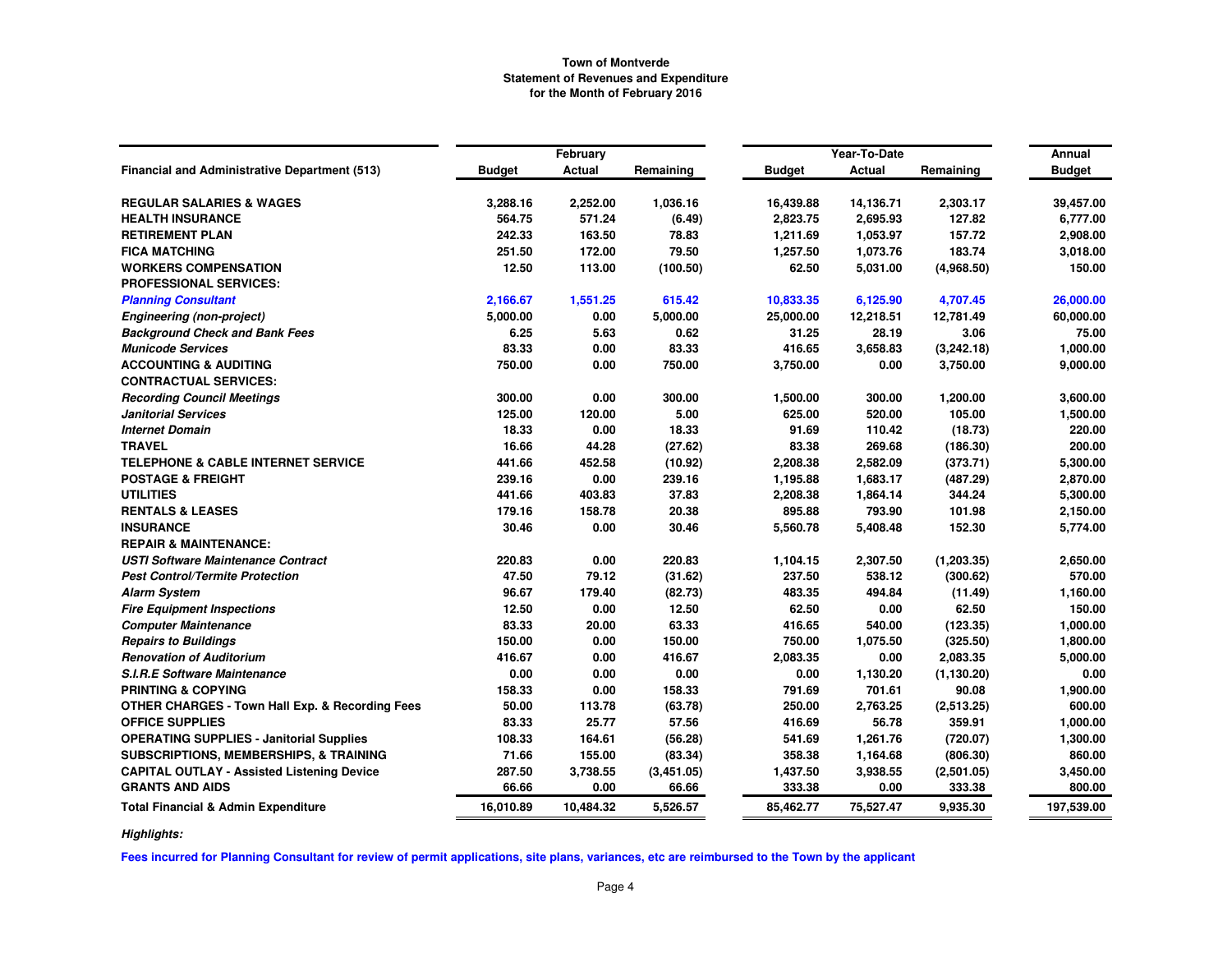|                                                        |               | February           |           |               | Year-To-Date           |            | Annual                  |
|--------------------------------------------------------|---------------|--------------------|-----------|---------------|------------------------|------------|-------------------------|
| Legal Section (514)                                    | <b>Budget</b> | Actual             | Remaining | <b>Budget</b> | Actual                 | Remaining  | <b>Budget</b>           |
| PROFESSIONAL SERVICES - Legal Councel                  | 3,250.00      | 2,421.00           | 829.00    | 16,250.00     | 6,600.31               | 9,649.69   | 39,000.00               |
| <b>LEGAL ADVERTS</b>                                   | 291.66        | 139.03             | 152.63    | 1,458.38      | 1,552.37               | (93.99)    | 3,500.00                |
| <b>Total Legal Section Expenditure</b>                 | 3,541.66      | 2,560.03           | 981.63    | 17,708.38     | 8,152.68               | 9,555.70   | 42,500.00               |
|                                                        |               | February           |           |               | Year-To-Date           |            | <b>Annual</b>           |
| <b>COP Program Section (520)</b>                       | <b>Budget</b> | Actual             | Remaining | <b>Budget</b> | Actual                 | Remaining  | <b>Budget</b>           |
| <b>TELEPHONE</b>                                       | 10.41         | 0.00               | 10.41     | 52.13         | 0.00                   | 52.13      | 125.00                  |
| <b>REPAIR &amp; MAINTENANCE</b>                        | 166.66        | 0.00               | 166.66    | 833.38        | 0.00                   | 833.38     | 2,000.00                |
| <b>FUEL</b>                                            | 66.66         | 0.00               | 66.66     | 333.38        | 42.19                  | 291.19     | 800.00                  |
| <b>Total COP Program Expenditure</b>                   | 243.73        | 0.00               | 243.73    | 1,218.89      | 42.19                  | 1,176.70   | 2,925.00                |
|                                                        |               | February           |           |               | Year-To-Date           |            | Annual                  |
| <b>Law Enforcement Section (521)</b>                   | <b>Budget</b> | Actual             | Remaining | <b>Budget</b> | Actual                 | Remaining  | <b>Budget</b>           |
| LAKE COUNTY SHERIFF'S CONTRACT Paid Quarterly          | 0.00          | 0.00               | 0.00      | 40,567.00     | 40,566.56              | 0.44       | 81,134.00               |
| <b>FUNDS FOR EXTRA DETAILS</b>                         | 1,000.00      | 776.70             | 223.30    | 5,000.00      | 9,875.43               | (4,875.43) | 12,000.00               |
| <b>TELEPHONE</b>                                       | 88.33         | 76.98              | 11.35     | 441.69        | 473.68                 | (31.99)    | 1,060.00                |
| <b>UTILITIES - Electricity</b>                         | 30.83         | 35.43              | (4.60)    | 154.19        | 134.96                 | 19.23      | 370.00                  |
| REPAIR & MAINTENANCE - Pest, Off Supp & Fire Ex. Insp. | 16.66         | 0.00               | 16.66     | 83.38         | 48.97                  | 34.41      | 200.00                  |
| <b>Total Law Enforcement Expenditure</b>               | 1,135.82      | 889.11             | 246.71    | 46,246.26     | 51,099.60              | (4,853.34) | 94,764.00               |
|                                                        |               | February           |           |               | Year-To-Date           |            | Annual                  |
| Garbage Section (534)                                  | <b>Budget</b> | Actual             | Remaining | <b>Budget</b> | Actual                 | Remaining  | <b>Budget</b>           |
| <b>CONTRACTUAL SERVICES</b>                            | 10.017.41     | 10,386.00          | (368.59)  | 50,087.13     | 50,574.24              | (487.11)   | 120,209.00              |
| <b>Total Garbage Section Expenditure</b>               | 10.017.41     | 10,386.00          | (368.59)  | 50.087.13     | 50,574.24              | (487.11)   | 120,209.00              |
|                                                        |               |                    |           |               |                        |            |                         |
| <b>Public Works General Projects (539)</b>             | <b>Budget</b> | February<br>Actual | Remaining | <b>Budget</b> | Year-To-Date<br>Actual | Remaining  | Annual<br><b>Budget</b> |
|                                                        |               |                    |           |               |                        |            |                         |
| <b>REPAIRS AND MAINTENANCE</b>                         | 208.33        | 170.52             | 37.81     | 1,041.69      | 785.09                 | 256.60     | 2,500.00                |
| <b>LAKE FLORENCE ELECTRICITY</b>                       | 750.00        | 183.89             | 566.11    | 3,750.00      | 2,547.13               | 1,202.87   | 9,000.00                |
| <b>ELECTRICITY AT PW BUILDING</b>                      | 41.66         | 35.43              | 6.23      | 208.38        | 134.95                 | 73.43      | 500.00                  |
| <b>LANDSCAPING AT PW BUILDING</b>                      | 100.00        | 0.00               | 100.00    | 500.00        | 0.00                   | 500.00     | 1,200.00                |
| <b>OPERATING SUPPLIES</b>                              | 62.50         | 37.94              | 24.56     | 312.50        | 117.02                 | 195.48     | 750.00                  |
| <b>Total Public Works General Projects</b>             | 1,162.49      | 427.78             | 734.71    | 5,812.57      | 3,584.19               | 2.228.38   | 13,950.00               |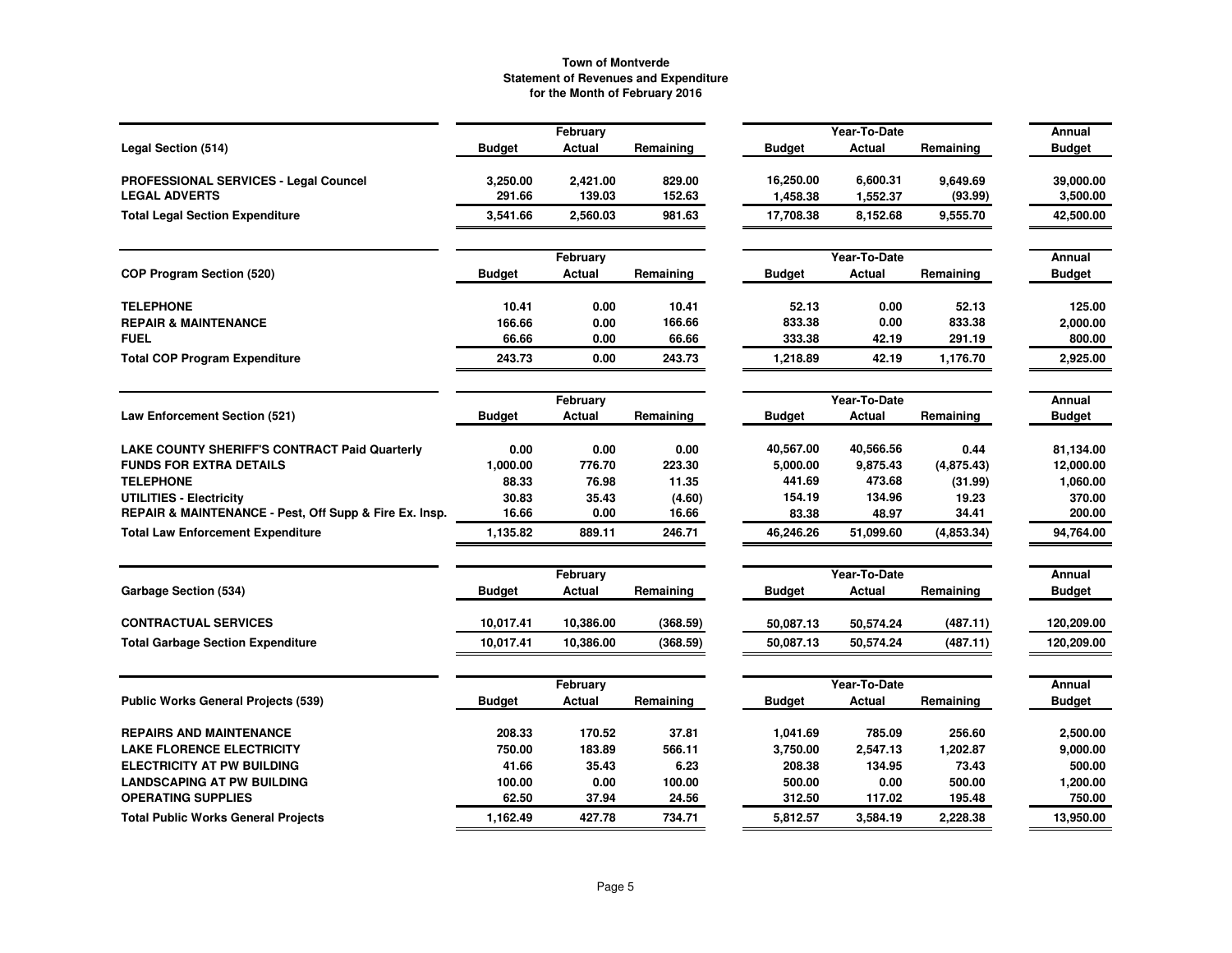|                                                       |               | February      |           |               | Year-To-Date  |              | Annual        |
|-------------------------------------------------------|---------------|---------------|-----------|---------------|---------------|--------------|---------------|
| <b>Roads Department (541)</b>                         | <b>Budget</b> | <b>Actual</b> | Remaining | <b>Budget</b> | Actual        | Remaining    | <b>Budget</b> |
| <b>REGULAR SALARIES &amp; WAGES</b>                   | 2,245.66      | 2,144.28      | 101.38    | 11,227.38     | 12,219.56     | (992.18)     | 26,947.00     |
| <b>HEALTH INSURANCE</b>                               | 316.66        | 0.00          | 316.66    | 1,583.38      | 0.00          | 1,583.38     | 3,800.00      |
| <b>RETIREMENT PLAN</b>                                | 165.50        | 152.53        | 12.97     | 827.50        | 897.99        | (70.49)      | 1,986.00      |
| <b>UNIFORMS &amp; CLOTHING</b>                        | 20.83         | 126.44        | (105.61)  | 104.19        | 126.44        | (22.25)      | 250.00        |
| <b>FICA MATCHING</b>                                  | 171.83        | 164.05        | 7.78      | 859.19        | 934.82        | (75.63)      | 2,062.00      |
| <b>WORKERS COMPENSATION</b>                           | 133.33        | 0.00          | 133.33    | 666.69        | 0.00          | 666.69       | 1,600.00      |
| <b>PROFESSIONAL SERVICES - Engineering</b>            | 416.66        | 0.00          | 416.66    | 2,083.38      | 0.00          | 2,083.38     | 5,000.00      |
| <b>CONTRACTUAL SERVICES - Removal of Trees, Lowry</b> | 1,041.66      | 0.00          | 1,041.66  | 5,208.38      | 3,756.00      | 1,452.38     | 12,500.00     |
| <b>TELEPHONE</b>                                      | 4.16          | 0.00          | 4.16      | 20.88         | 0.00          | 20.88        | 50.00         |
| <b>UTILITIES:</b>                                     |               |               |           |               | 0.00          |              |               |
| <b>Street Lighting - Power</b>                        | 1,272.08      | 989.97        | 282.11    | 6,360.44      | 4,648.30      | 1,712.14     | 15,265.00     |
| <b>Street Lighting - Equipment Rental &amp; Lease</b> | 2,304.16      | 1,990.48      | 313.68    | 11,520.88     | 9,710.78      | 1,810.10     | 27,650.00     |
| <b>INSURANCE</b>                                      | 28.94         | 0.00          | 28.94     | 7,098.42      | 6,953.76      | 144.66       | 7,301.00      |
| <b>REPAIR AND MAINTENANCE - Truck Service</b>         | 791.66        | 0.00          | 791.66    | 3,958.38      | 72.88         | 3,885.50     | 9,500.00      |
| <b>OPERATING SUPPLIES</b>                             | 50.00         | 0.00          | 50.00     | 250.00        | 0.00          | 250.00       | 600.00        |
| <b>FUEL</b>                                           | 20.83         | 0.00          | 20.83     | 104.19        | 0.00          | 104.19       | 250.00        |
| <b>ROAD MATERIALS &amp; SUPPLIES</b>                  | 650.00        | 43.58         | 606.42    | 3,250.00      | 2,290.98      | 959.02       | 7,800.00      |
| <b>INFRASTRUCTURE - Road Repair</b>                   | 3,750.00      | 0.00          | 3,750.00  | 18,750.00     | 0.00          | 18,750.00    | 45,000.00     |
| <b>AID TO GOVERNMENT AGENCIES - Grants</b>            | 250.00        | 0.00          | 250.00    | 1,250.00      | 466.00        | 784.00       | 3,000.00      |
| <b>Total Roads Department</b>                         | 13.633.96     | 5,611.33      | 8,022.63  | 75,123.28     | 42,077.51     | 33,045.77    | 170,561.00    |
|                                                       |               | February      |           |               | Year-To-Date  |              | Annual        |
| <b>Special Events Section (559)</b>                   | <b>Budget</b> | <b>Actual</b> | Remaining | <b>Budget</b> | <b>Actual</b> | Remaining    | <b>Budget</b> |
| <b>MONTVERDE DAY &amp; CONCERTS IN THE PARK</b>       | 1,500.00      | 325.00        | 1,175.00  | 7,500.00      | 22,693.42     | (15, 193.42) | 18,000.00     |
| <b>Total Special Events Section Expenditure</b>       | 1.500.00      | 325.00        | 1,175.00  | 7,500.00      | 22,693.42     | (15, 193.42) | 18,000.00     |
|                                                       |               | February      |           |               | Year-To-Date  |              | Annual        |
| <b>Cemetery Section (569)</b>                         | <b>Budget</b> | Actual        | Remaining | <b>Budget</b> | Actual        | Remaining    | <b>Budget</b> |
| <b>REPAIR &amp; MAINTENANCE</b>                       | 83.33         | 0.00          | 83.33     | 416.69        | 0.00          | 416.69       | 1,000.00      |
| <b>Total Cemetery Section Expenditure</b>             | 83.33         | 0.00          | 83.33     | 416.69        | 0.00          | 416.69       | 1,000.00      |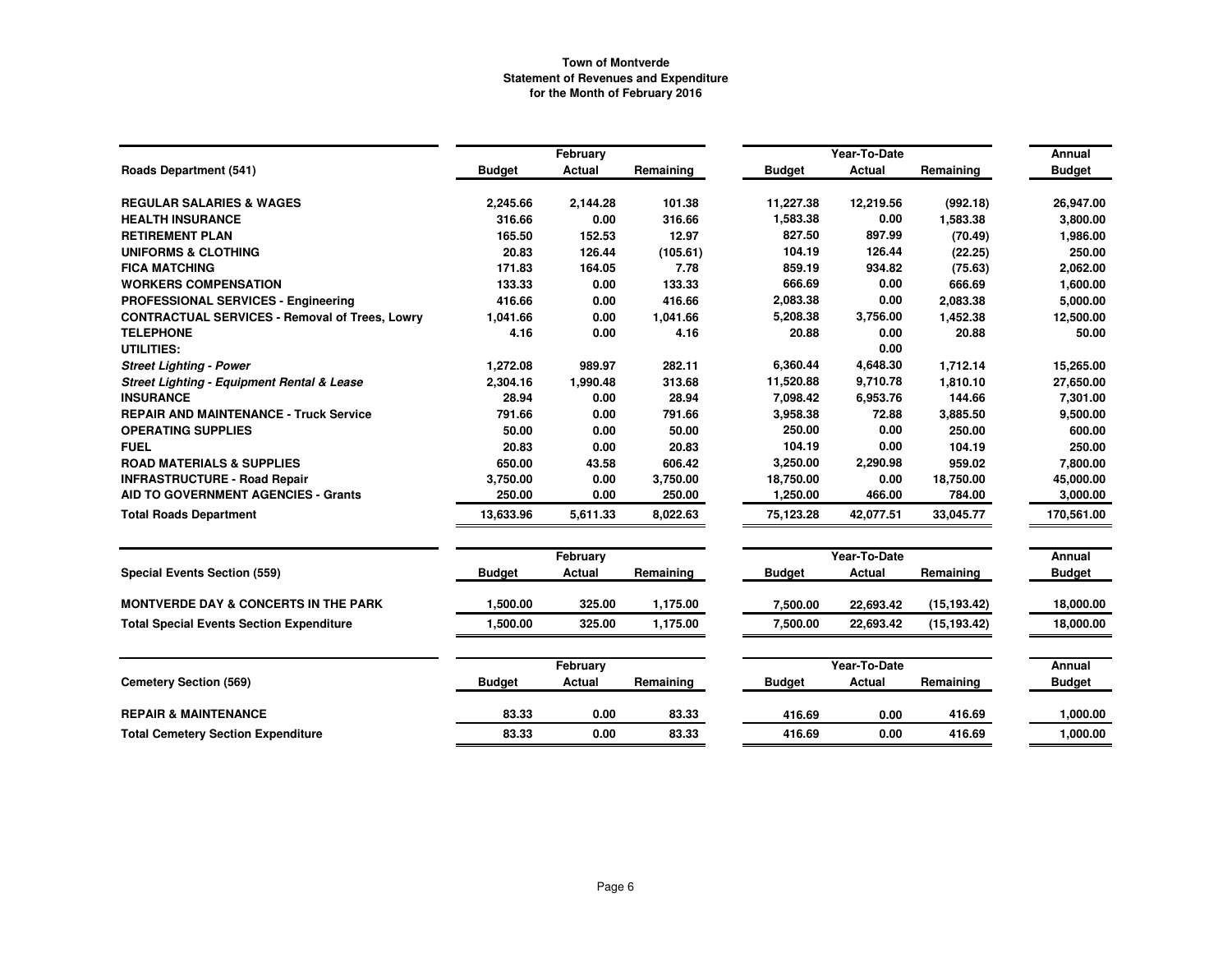|                                                   |               | February      |           |               | Year-To-Date |            | Annual        |
|---------------------------------------------------|---------------|---------------|-----------|---------------|--------------|------------|---------------|
| <b>Library Department (571)</b>                   | <b>Budget</b> | <b>Actual</b> | Remaining | <b>Budget</b> | Actual       | Remaining  | <b>Budget</b> |
| <b>REGULAR SALARIES &amp; WAGES</b>               | 3,913.00      | 4,651.66      | (738.66)  | 19,564.00     | 22,407.23    | (2,843.23) | 46,955.00     |
| <b>HEALTH INSURANCE</b>                           | 1,085.50      | 1,095.74      | (10.24)   | 5,427.50      | 5,175.00     | 252.50     | 13,026.00     |
| <b>RETIREMENT PLAN</b>                            | 288.41        | 275.91        | 12.50     | 1,442.13      | 1,558.72     | (116.59)   | 3,461.00      |
| <b>FICA MATCHING</b>                              | 299.33        | 290.20        | 9.13      | 1,496.69      | 1,640.13     | (143.44)   | 3,592.00      |
| <b>WORKERS COMPENSATION</b>                       | 16.66         | 0.00          | 16.66     | 83.38         | 0.00         | 83.38      | 200.00        |
| <b>CONTRACTUAL SERVICES:</b>                      |               |               |           |               |              |            |               |
| <b>Collection Service for Library Fines</b>       | 8.33          | 0.00          | 8.33      | 41.65         | 0.00         | 41.65      | 100.00        |
| <b>Special Program Speakers</b>                   | 66.67         | 0.00          | 66.67     | 333.35        | 0.00         | 333.35     | 800.00        |
| <b>Cleaning Services</b>                          | 125.00        | 0.00          | 125.00    | 625.00        | 375.00       | 250.00     | 1,500.00      |
| <b>TRAVEL</b>                                     | 16.66         | 0.00          | 16.66     | 83.38         | 0.00         | 83.38      | 200.00        |
| <b>TELEPHONE</b>                                  | 600.00        | 230.94        | 369.06    | 3,000.00      | 1,262.00     | 1,738.00   | 7,200.00      |
| <b>POSTAGE &amp; FREIGHT</b>                      | 16.66         | 0.00          | 16.66     | 83.38         | 0.00         | 83.38      | 200.00        |
| <b>UTILITIES</b>                                  | 358.33        | 358.79        | (0.46)    | 1,791.69      | 1,694.36     | 97.33      | 4,300.00      |
| <b>INSURANCE</b>                                  | 19.26         | 0.00          | 19.26     | 4,732.18      | 4,635.84     | 96.34      | 4,867.00      |
| <b>REPAIR &amp; MAINTENANCE:</b>                  |               |               |           |               |              |            |               |
| <b>Pest Control</b>                               | 20.83         | 0.00          | 20.83     | 104.15        | 0.00         | 104.15     | 250.00        |
| <b>General Repairs and Maintenance</b>            | 166.67        | 0.00          | 166.67    | 833.35        | 1,104.10     | (270.75)   | 2,000.00      |
| <b>Alarm System Fees</b>                          | 30.42         | 0.00          | 30.42     | 152.10        | 0.00         | 152.10     | 365.00        |
| <b>Fire Extinguisher Inspection</b>               | 8.33          | 0.00          | 8.33      | 41.65         | 0.00         | 41.65      | 100.00        |
| PROMOTIONAL ACTIVITIES                            | 58.33         | 44.83         | 13.50     | 291.69        | 112.35       | 179.34     | 700.00        |
| OTHER CURRENT CHARGES AND OBLIGATIONS             | 66.66         | 45.00         | 21.66     | 333.38        | 453.00       | (119.62)   | 800.00        |
| <b>OFFICE SUPPLIES</b>                            | 83.33         | 89.59         | (6.26)    | 416.69        | 651.90       | (235.21)   | 1,000.00      |
| <b>OPERATING SUPPLIES</b>                         | 33.33         | 49.74         | (16.41)   | 166.69        | 151.40       | 15.29      | 400.00        |
| <b>SUBSCRIPTIONS, MEMBERSHIPS, &amp; TRAINING</b> | 20.83         | 0.00          | 20.83     | 104.19        | 0.00         | 104.19     | 250.00        |
| <b>MACHINERY AND EQUIPMENT</b>                    | 0.00          | 0.00          | 0.00      | 0.00          | 89.00        | (89.00)    | 0.00          |
| <b>LIBRARY BOOKS AND MATERIALS</b>                | 291.66        | 125.00        | 166.66    | 1,458.38      | 464.00       | 994.38     | 3,500.00      |
| <b>Total Library Department Expenditure</b>       | 7,594.20      | 7,257.40      | 336.80    | 42,606.60     | 41,774.03    | 832.57     | 95,766.00     |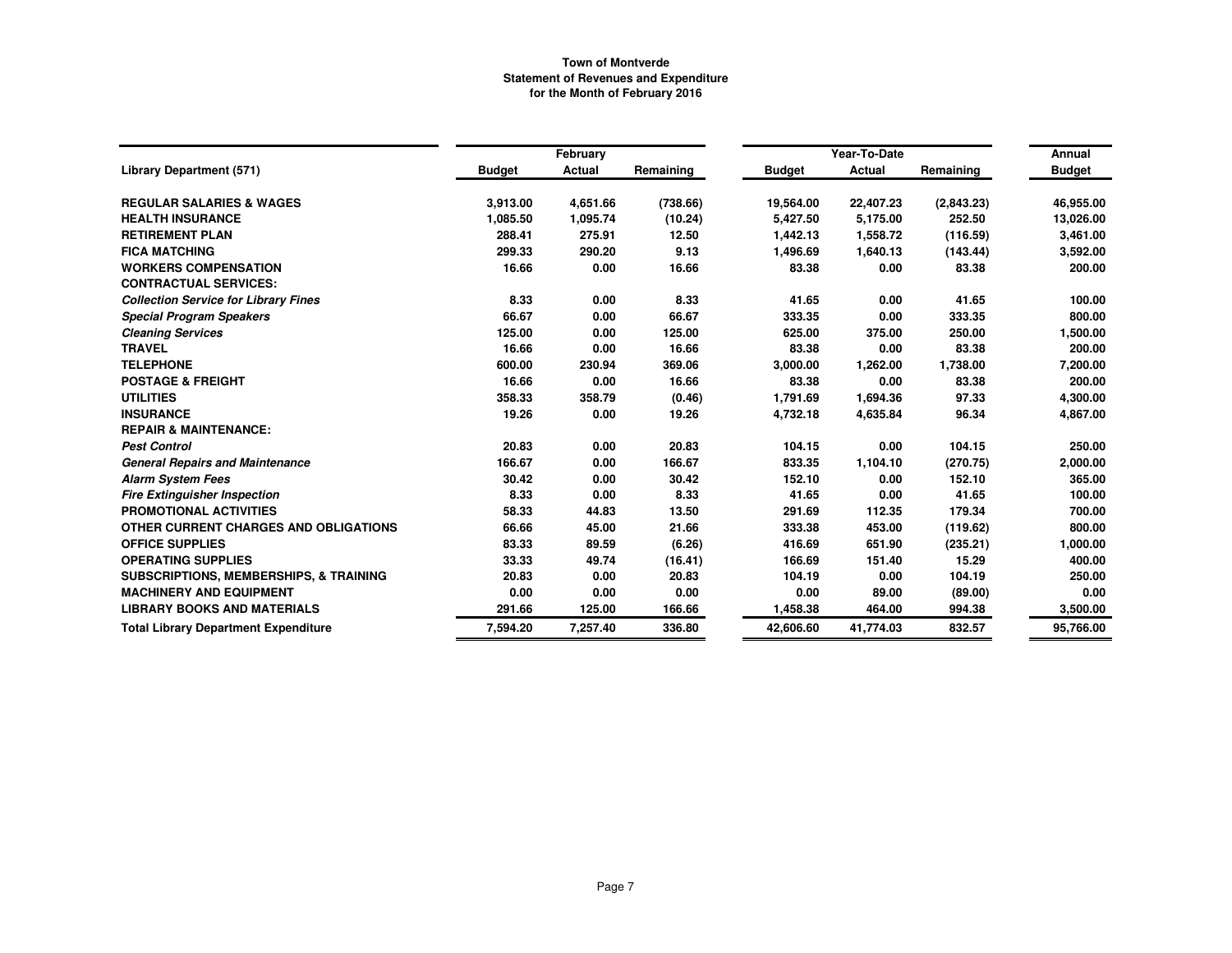|                                                |               | February |           |               | Year-To-Date |           | Annual        |
|------------------------------------------------|---------------|----------|-----------|---------------|--------------|-----------|---------------|
| Parks Department (572)                         | <b>Budget</b> | Actual   | Remaining | <b>Budget</b> | Actual       | Remaining | <b>Budget</b> |
| <b>PROFESSIONAL SERVICES</b>                   | 416.66        | 0.00     | 416.66    | 2,083.38      | 0.00         | 2,083.38  | 5,000.00      |
| <b>CONTRACTUAL SERVICES:</b>                   |               |          |           |               |              |           |               |
| <b>Tree Removal in Parks</b>                   | 166.66        | 0.00     | 166.66    | 833.31        | 0.00         | 833.31    | 2,000.00      |
| Janitorial Services at the Community Building  | 183.33        | 160.00   | 23.33     | 916.65        | 1,140.00     | (223.35)  | 2,200.00      |
| <b>TELEPHONE &amp; INTERNET</b>                | 122.92        | 143.91   | (20.99)   | 614.67        | 804.21       | (189.54)  | 1,475.00      |
| <b>UTILITIES - Electric &amp; Gas</b>          | 345.83        | 327.07   | 18.76     | 1,729.19      | 1,444.43     | 284.76    | 4,150.00      |
| <b>RENTALS &amp; LEASES</b>                    | 16.67         | 1.35     | 15.32     | 83.42         | 1.35         | 82.07     | 200.00        |
| <b>INSURANCE</b>                               | 12.87         | 0.00     | 12.87     | 3.154.91      | 3,090.56     | 64.35     | 3,245.00      |
| <b>REPAIR &amp; MAINTENANCE:</b>               |               |          |           |               |              |           |               |
| <b>Pest Control</b>                            | 50.00         | 0.00     | 50.00     | 250.00        | 530.76       | (280.76)  | 600.00        |
| <b>Clearing of Lakes</b>                       | 54.17         | 0.00     | 54.17     | 270.84        | 0.00         | 270.84    | 650.00        |
| <b>Tree Trimming</b>                           | 166.66        | 0.00     | 166.66    | 833.31        | 0.00         | 833.31    | 2,000.00      |
| <b>Fire Extinguisher Inspection</b>            | 16.66         | 0.00     | 16.66     | 83.31         | 0.00         | 83.31     | 200.00        |
| <b>Maintenance of Vehicles</b>                 | 133.33        | 412.72   | (279.39)  | 666.65        | 1,291.66     | (625.01)  | 1,600.00      |
| <b>Repairs to Community Building</b>           | 150.00        | 0.00     | 150.00    | 750.00        | 0.00         | 750.00    | 1,800.00      |
| <b>Maintainance of Parks</b>                   | 125.00        | 0.00     | 125.00    | 625.00        | 590.45       | 34.55     | 1,500.00      |
| <b>Mowing</b>                                  | 416.66        | 0.00     | 416.66    | 2,083.31      | 49.64        | 2,033.67  | 5,000.00      |
| <b>OTHER CURRENT CHARGES &amp; OBLIGATIONS</b> | 4.17          | 0.00     | 4.17      | 20.92         | 0.00         | 20.92     | 50.00         |
| <b>OPERATING SUPPLIES</b>                      | 166.66        | 174.30   | (7.64)    | 833.38        | 209.46       | 623.92    | 2,000.00      |
| <b>FUEL</b>                                    | 250.00        | 82.50    | 167.50    | 1,250.00      | 712.85       | 537.15    | 3,000.00      |
| <b>CAPITAL OUTLAY - Truskett Park</b>          | 833.33        | 0.00     | 833.33    | 4,166.69      | 0.00         | 4,166.69  | 10,000.00     |
| <b>Total Parks Department</b>                  | 3,631.58      | 1,301.85 | 2,329.73  | 21,248.94     | 9,865.37     | 11,383.57 | 46,670.00     |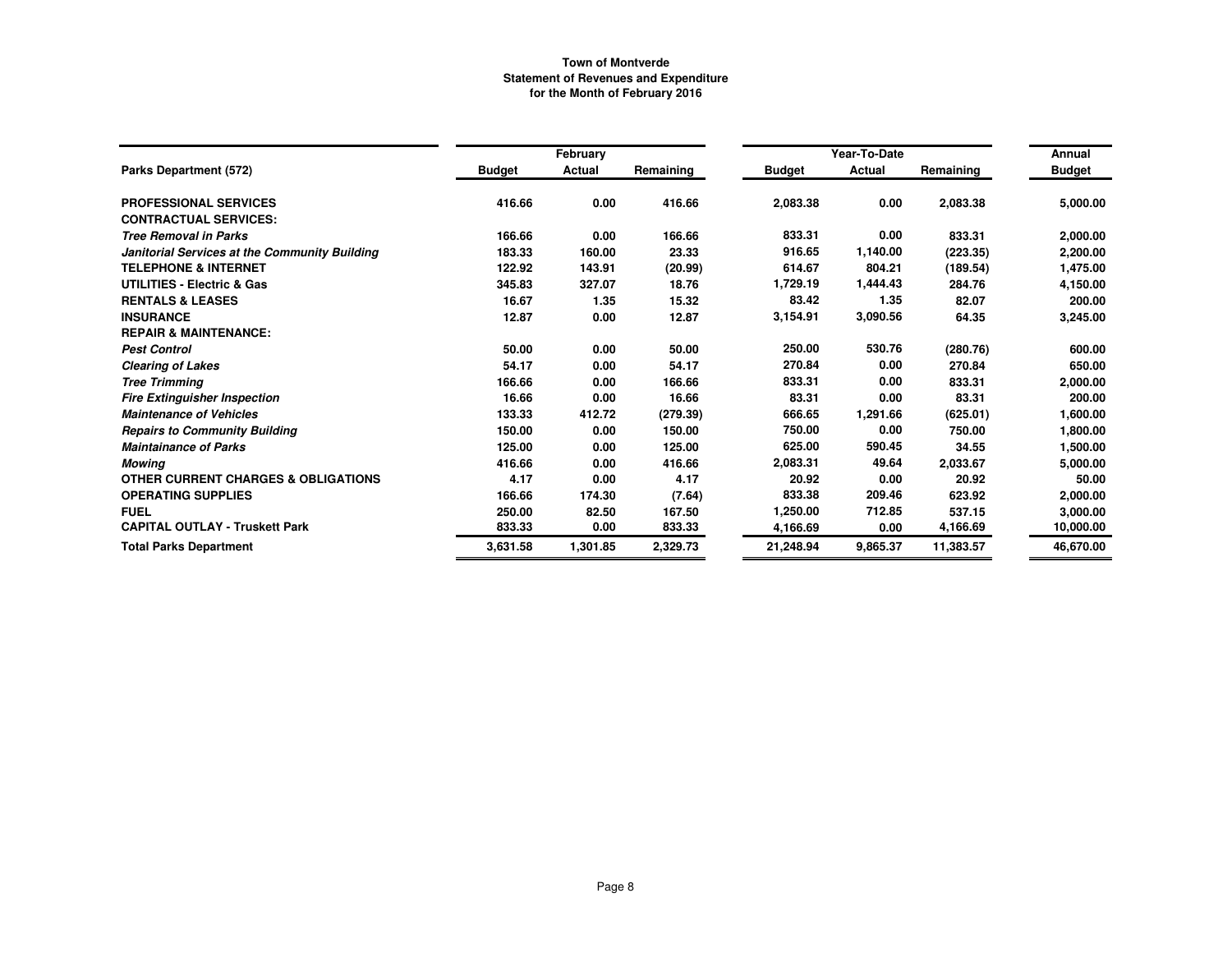### **WATER DEPARTMENT**

|                                      | February      |           |            | Year-To-Date  | Annual     |            |               |
|--------------------------------------|---------------|-----------|------------|---------------|------------|------------|---------------|
| <b>Water Fund Revenues</b>           | <b>Budget</b> | Actual    | Remaining  | <b>Budget</b> | Actual     | Remaining  | <b>Budget</b> |
| <b>WATER SERVICE CHARGES</b>         | 23,583.33     | 17.618.83 | (5,964.50) | 117.916.69    | 110.464.14 | (7.452.55) | 283,000.00    |
| <b>CONNECTION/DISCONNECTION FEES</b> | 250.00        | 376.34    | 126.34     | 1,250.00      | 1,615.34   | 365.34     | 3,000.00      |
| <b>INTEREST EARNINGS</b>             | 116.66        | 131.92    | 15.26      | 583.38        | 590.91     | 7.53       | 1,400.00      |
| <b>REVENUE OTHER SOURCES</b>         | 0.00          | 0.00      | 0.00       | 0.00          | 287.13     | 287.13     | 0.00          |
| <b>Total Water Fund Revenues</b>     | 23.949.99     | 18.127.09 | (5,822.90) | 119.750.07    | 112.957.52 | (6.792.55) | 287,400.00    |

|                                               |               | February |           |               | Year-To-Date |            | Annual        |
|-----------------------------------------------|---------------|----------|-----------|---------------|--------------|------------|---------------|
| <b>Water Fund Expenditure (533)</b>           | <b>Budget</b> | Actual   | Remaining | <b>Budget</b> | Actual       | Remaining  | <b>Budget</b> |
| <b>REGULAR SALARIES &amp; WAGES</b>           | 9,591.83      | 9,107.62 | 484.21    | 47,959.19     | 52,824.29    | (4,865.10) | 115,102.00    |
| <b>HEALTH INSURANCE</b>                       | 1,563.41      | 1,690.55 | (127.14)  | 7,817.13      | 8,281.94     | (464.81)   | 18,761.00     |
| <b>RETIREMENT PLAN</b>                        | 706.91        | 667.33   | 39.58     | 3,534.63      | 3,618.43     | (83.80)    | 8,483.00      |
| <b>UNIFORMS &amp; CLOTHINGS</b>               | 41.66         | 126.43   | (84.77)   | 208.38        | 126.43       | 81.95      | 500.00        |
| <b>FICA MATCHING</b>                          | 733.75        | 693.50   | 40.25     | 3,668.75      | 4,013.72     | (344.97)   | 8,805.00      |
| <b>WORKERS COMPENSATION</b>                   | 208.33        | 0.00     | 208.33    | 1,041.69      | 0.00         | 1,041.69   | 2,500.00      |
| <b>PROFESSIONAL SERVICES:</b>                 |               |          |           |               |              |            |               |
| <b>Engineering Services - As Necessary</b>    | 833.33        | 0.00     | 833.33    | 4,166.69      | 0.00         | 4,166.69   | 10,000.00     |
| <b>Bank Fees</b>                              | 41.67         | 286.79   | (245.12)  | 208.38        | 1,541.40     | (1,333.02) | 500.00        |
| <b>Annual Consumer Confidence Report</b>      | 16.66         | 0.00     | 16.66     | 83.31         | 0.00         | 83.31      | 200.00        |
| <b>ACCOUNTING &amp; AUDITING</b>              | 791.66        | 692.68   | 98.98     | 3,958.38      | 692.68       | 3,265.70   | 9,500.00      |
| <b>CONTRACTUAL SERVICES:</b>                  |               |          |           |               |              |            |               |
| <b>Well/Water Testing - Plant Technicians</b> | 741.67        | 0.00     | 741.67    | 3,708.42      | 2,800.00     | 908.42     | 8,900.00      |
| <b>Digging for Water Lines</b>                | 16.66         | 0.00     | 16.66     | 83.31         | 0.00         | 83.31      | 200.00        |
| <b>Software Payments</b>                      | 33.33         | 0.00     | 33.33     | 166.65        | 177.19       | (10.54)    | 400.00        |
| <b>TRAVEL</b>                                 | 200.00        | 0.00     | 200.00    | 1,000.00      | 0.00         | 1,000.00   | 2,400.00      |
| <b>TELEPHONE</b>                              | 250.00        | 249.94   | 0.06      | 1,250.00      | 1,333.62     | (83.62)    | 3,000.00      |
| <b>POSTAGE &amp; FREIGHT</b>                  | 300.00        | 0.00     | 300.00    | 1,500.00      | 621.50       | 878.50     | 3,600.00      |
| <b>UTILITIES</b>                              | 1,365.00      | 1,018.75 | 346.25    | 6,825.00      | 5,568.48     | 1,256.52   | 16,380.00     |
| <b>RENTALS &amp; LEASES - Copier Machine</b>  | 175.00        | 158.78   | 16.22     | 875.00        | 793.90       | 81.10      | 2,100.00      |
| <b>INSURANCE</b>                              | 40.17         | 0.00     | 40.17     | 9,858.81      | 9,658.00     | 200.81     | 10,140.00     |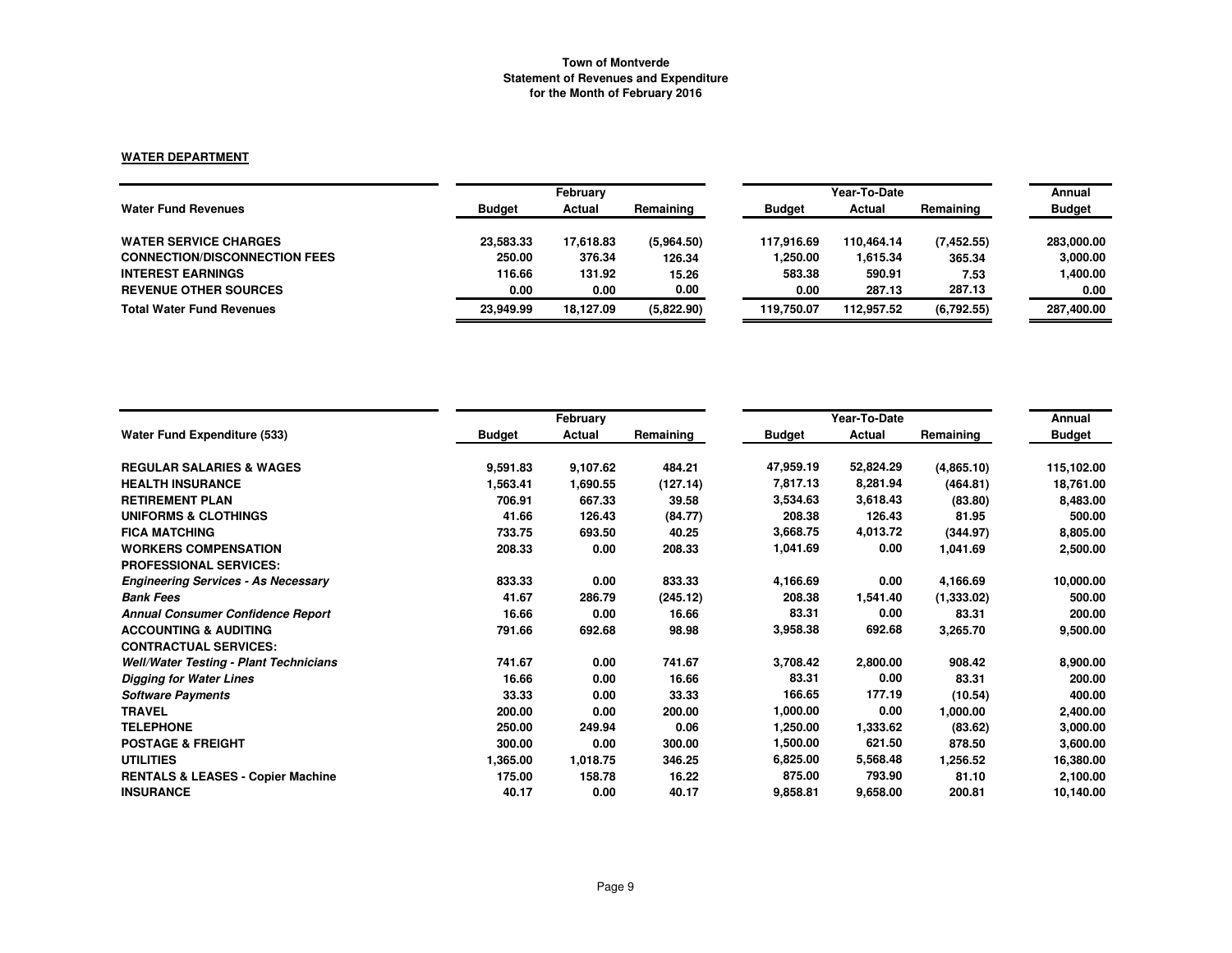| <b>REPAIR &amp; MAINTENANCE:</b>                  |           |           |            |            |            |            |            |
|---------------------------------------------------|-----------|-----------|------------|------------|------------|------------|------------|
| <b>Pest Control</b>                               | 14.58     | 0.00      | 14.58      | 72.90      | 0.00       | 72.90      | 175.00     |
| Well, Water Main Repairs                          | 353.17    | 83.92     | 269.25     | 1,765.92   | 1,017.83   | 748.09     | 4,238.00   |
| Software Maintenance - EZ Route, USTI             | 275.00    | 0.00      | 275.00     | 1,375.00   | 3,095.50   | (1,720.50) | 3,300.00   |
| <b>Water Tank Maintenance</b>                     | 950.00    | 2,513.18  | (1,563.18) | 4,750.00   | 5,026.36   | (276.36)   | 11,400.00  |
| <b>Pipe Repairs</b>                               | 166.66    | 0.00      | 166.66     | 833.31     | 0.00       | 833.31     | 2,000.00   |
| <b>Vehicle Repairs</b>                            | 125.00    | 0.00      | 125.00     | 625.00     | 987.82     | (362.82)   | 1,500.00   |
| <b>Water Pump Motor Maintenance</b>               | 87.50     | 0.00      | 87.50      | 437.50     | 87.50      | 350.00     | 1,050.00   |
| <b>Fire Extinguisher Inspection</b>               | 6.25      | 0.00      | 6.25       | 31.25      | 0.00       | 31.25      | 75.00      |
| <b>Computer Repair</b>                            | 100.00    | 20.00     | 80.00      | 500.00     | 540.00     | (40.00)    | 1,200.00   |
| <b>APS Major PMI Inspection</b>                   | 125.00    | 0.00      | 125.00     | 625.00     | 199.50     | 425.50     | 1,500.00   |
| <b>PRINTING &amp; COPYING</b>                     | 141.66    | 0.00      | 141.66     | 708.38     | 521.92     | 186.46     | 1,700.00   |
| <b>OTHER CURRENT CHARGES:</b>                     | 0.00      | (75.00)   | 75.00      | 0.00       | (18.16)    | 18.16      | 0.00       |
| Licenses                                          | 183.33    | 0.00      | 183.33     | 916.69     | 0.00       | 916.69     | 2,200.00   |
| Recording of Water Liens etc.                     | 25.00     | 0.00      | 25.00      | 125.00     | 0.00       | 125.00     | 300.00     |
| <b>MS4 Stormwater Permit</b>                      | 475.00    | 0.00      | 475.00     | 2,375.00   | 0.00       | 2,375.00   | 5,700.00   |
| <b>OFFICE SUPPLIES</b>                            | 175.00    | 22.54     | 152.46     | 875.00     | 155.57     | 719.43     | 2,100.00   |
| <b>OPERATING SUPPLIES</b>                         | 675.00    | 1.47      | 673.53     | 3,375.00   | 1,370.01   | 2,004.99   | 8,100.00   |
| <b>FUEL</b>                                       | 208.33    | 120.84    | 87.49      | 1,041.69   | 627.05     | 414.64     | 2,500.00   |
| <b>SUBSCRIPTIONS, MEMBERSHIPS, &amp; TRAINING</b> | 193.33    | 0.00      | 193.33     | 966.69     | 274.00     | 692.69     | 2,320.00   |
| <b>MACHINERY AND EQUIPMENT - Capital Outlay:</b>  |           | 0.00      |            |            | 200.00     |            |            |
| <b>SCADA Alarm</b>                                | 3,333.33  | 0.00      | 3,333.33   | 16,666.65  | 0.00       | 16,666.65  | 40,000.00  |
| <b>Line Locator</b>                               | 416.67    | 0.00      | 416.67     | 2,083.35   | 0.00       | 2,083.35   | 5,000.00   |
| <b>Backflow Check Valves</b>                      | 710.00    | 0.00      | 710.00     | 3,550.00   | 0.00       | 3,550.00   | 8,520.00   |
| <b>Water Meters</b>                               | 1,666.66  | 0.00      | 1,666.66   | 8,333.38   | 0.00       | 8,333.38   | 20,000.00  |
| <b>Total Water Fund Expenditure</b>               | 28,057.51 | 17,379.32 | 10,678.19  | 149,946.43 | 106,136.48 | 44,009.95  | 346,349.00 |
| <b>WATER FUND RESERVES</b>                        |           |           |            | 335,970.00 | 0.00       | 335,970.00 | 335,970.00 |